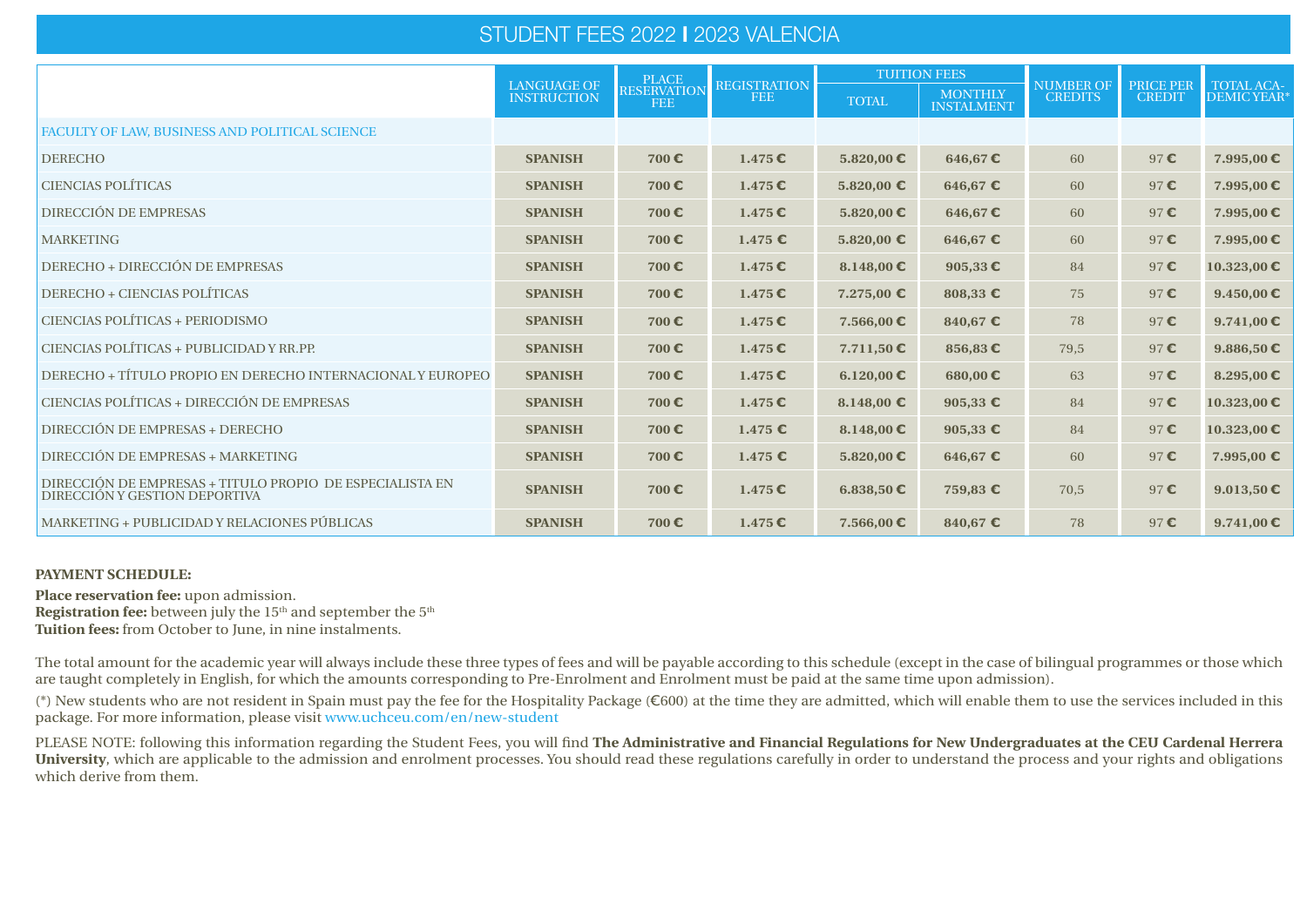# STUDENT FEES 2022 **I** 2023 VALENCIA

|                                                                      | <b>LANGUAGE OF</b> | <b>PLACE</b>                     | <b>REGISTRATION</b> | <b>TUITION FEES</b>    |                                     | <b>NUMBER</b>     | <b>PRICE PER</b> |                                  |
|----------------------------------------------------------------------|--------------------|----------------------------------|---------------------|------------------------|-------------------------------------|-------------------|------------------|----------------------------------|
|                                                                      | <b>INSTRUCTION</b> | <b>RESERVATION</b><br><b>FEE</b> | <b>FEE</b>          | <b>TOTAL</b>           | <b>MONTHLY</b><br><b>INSTALMENT</b> | <b>OF CREDITS</b> | <b>CREDIT</b>    | <b>TOTAL ACA-</b><br>DEMIC YEAR* |
| <b>FACULTY OF THE HUMANITIES AND COMMUNICATION SCIENCES</b>          |                    |                                  |                     |                        |                                     |                   |                  |                                  |
| <b>EDUCACIÓN INFANTIL</b>                                            | <b>SPANISH</b>     | 700€                             | 660€                | $4.200,00$ €           | 466,67€                             | 60                | 70€              | 5.560,00 €                       |
| EDUCACIÓN PRIMARIA                                                   | <b>SPANISH</b>     | 700€                             | 660€                | $4.200,00$ €           | 466,67€                             | 60                | 70€              | 5.560,00 €                       |
| COMUNICACIÓN AUDIOVISUAL                                             | <b>SPANISH</b>     | 700€                             | 1.475E              | 5.820,00 €             | 646,67€                             | 60                | $97 \in$         | 7.995,00€                        |
| <b>PERIODISMO</b>                                                    | <b>SPANISH</b>     | 700€                             | 1.475E              | 5.820,00 €             | 646,67€                             | 60                | 97€              | 7.995,00€                        |
| PUBLICIDAD Y RELACIONES PÚBLICAS                                     | <b>SPANISH</b>     | 700€                             | $1.475 \, \epsilon$ | 5.820,00 €             | 646,67€                             | 60                | 97€              | 7.995,00 €                       |
| EDUCACIÓN INFANTIL + EDUCACIÓN PRIMARIA                              | <b>SPANISH</b>     | 700€                             | 660€                | $4.620,00$ €           | 513,33 $\epsilon$                   | 66                | 70€              | 5.980,00 €                       |
| EDUCACIÓN PRIMARIA + EDUCACIÓN INFANTIL                              | <b>SPANISH</b>     | 700€                             | 660€                | $4.620,00$ €           | 513,33 $\epsilon$                   | 66                | 70€              | 5.980,00 €                       |
| COMUNICACIÓN AUDIOVISUAL + PERIODISMO                                | <b>SPANISH</b>     | 700€                             | 1.475E              | 6.984,00 $€$           | 776,00€                             | 72                | 97E              | 9.159,00 $\epsilon$              |
| COMUNICACIÓN AUDIOVISUAL + PUBLICIDAD Y RR.PP.                       | <b>SPANISH</b>     | 700€                             | 1.475E              | 6.984,00 $€$           | 776,00€                             | 72                | 97E              | 9.159,00 $\epsilon$              |
| PERIODISMO + COMUNICACIÓN AUDIOVISUAL                                | <b>SPANISH</b>     | 700€                             | $1.475 \in$         | 7.275.00 E             | 808,33€                             | 75                | 97€              | 9.450,00 $\epsilon$              |
| PERIODISMO + PUBLICIDAD Y RR.PP.                                     | <b>SPANISH</b>     | 700€                             | 1.475E              | 6.984,00 $€$           | 776,00€                             | 72                | 97€              | $9.159,00$ €                     |
| PERIODISMO + CIENCIAS POLÍTICAS                                      | <b>SPANISH</b>     | 700€                             | 1.475E              | 8.002,50 $\epsilon$    | 889,17€                             | 82,5              | 97€              | 10.177,50€                       |
| PUBLICIDAD Y RR.PP. + COMUNICACIÓN AUDIOVISUAL                       | <b>SPANISH</b>     | 700€                             | 1.475               | $7.275,00$ €           | 808,33 $\epsilon$                   | 75                | 97E              | 9.450,00 $\epsilon$              |
| PUBLICIDAD Y RR.PP. + PERIODISMO                                     | <b>SPANISH</b>     | 700€                             | 1.475               | 6.984,00 $€$           | 776,00€                             | 72                | 97E              | $9.159,00$ €                     |
| PUBLICIDAD Y RR.PP. + TÍTULO DE ESPECIALISTA EN COMUNICACIÓN DE MODA | <b>SPANISH</b>     | 700€                             | 1.475 $\epsilon$    | $6.256,50 \, \text{C}$ | 695,17 $€$                          | 64,5              | 97 $\varepsilon$ | $8.431,50$ €                     |
| PUBLICIDAD Y RR.PP. + MARKETING                                      | <b>SPANISH</b>     | 700€                             | 1.475E              | 7.566,00 $\epsilon$    | 840,67€                             | 78                | $97 \in$         | 9.741,00 $\epsilon$              |

### **PAYMENT SCHEDULE:**

**Place reservation fee:** upon admission. **Registration fee:** between july the 15<sup>th</sup> and september the 5<sup>th</sup> **Tuition fees:** from October to June, in nine instalments.

The total amount for the academic year will always include these three types of fees and will be payable according to this schedule (except in the case of bilingual programmes or those which are taught completely in English, for which the amounts corresponding to Pre-Enrolment and Enrolment must be paid at the same time upon admission).

(\*) New students who are not resident in Spain must pay the fee for the Hospitality Package (€600) at the time they are admitted, which will enable them to use the services included in this package. For more information, please visit www.uchceu.com/en/new-student

PLEASE NOTE: following this information regarding the Student Fees, you will find **The Administrative and Financial Regulations for New Undergraduates at the CEU Cardenal Herrera University**, which are applicable to the admission and enrolment processes. You should read these regulations carefully in order to understand the process and your rights and obligations which derive from them.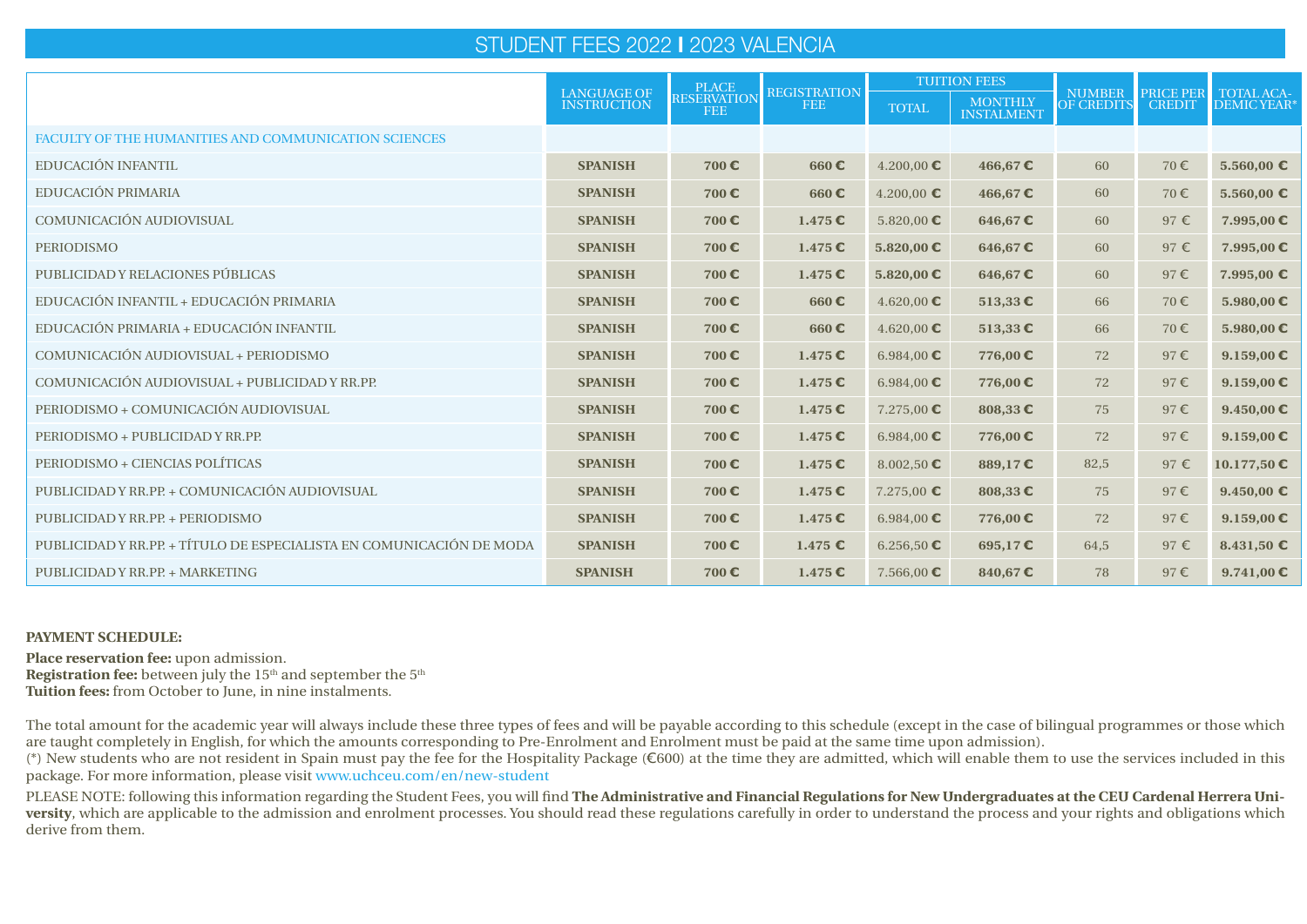| STUDENT FEES 2022   2023 VALENCIA     |                                          |                                  |                                   |                     |                                     |                                    |                                   |                            |  |  |  |
|---------------------------------------|------------------------------------------|----------------------------------|-----------------------------------|---------------------|-------------------------------------|------------------------------------|-----------------------------------|----------------------------|--|--|--|
|                                       |                                          | <b>PLACE</b>                     |                                   | <b>TUITION FEES</b> |                                     |                                    |                                   |                            |  |  |  |
|                                       | <b>LANGUAGE OF</b><br><b>INSTRUCTION</b> | <b>RESERVATION</b><br><b>FEE</b> | <b>REGISTRATION</b><br><b>FEE</b> | <b>TOTAL</b>        | <b>MONTHLY</b><br><b>INSTALMENT</b> | <b>NUMBER</b><br><b>OF CREDITS</b> | <b>PRICE PER</b><br><b>CREDIT</b> | TOTAL<br>ACADEMIC<br>YEAR* |  |  |  |
| <b>FACULTY OF VETERINARY MEDICINE</b> |                                          |                                  |                                   |                     |                                     |                                    |                                   |                            |  |  |  |
| <b>VETERINARIA</b>                    | <b>SPANISH</b>                           | 700 $\epsilon$                   | $2.100 \in$                       | $9.000 \in$         | $1.000 \in$                         | 60                                 | $150 \in$                         | 11.800 €                   |  |  |  |
| <b>VETERINARY MEDICINE</b>            | <b>ENGLISH+SPANISH</b>                   | $2.500 \in$                      | 2.600 $\epsilon$                  | $12.060 \in$        | $1.340 \, \epsilon$                 | 60                                 | $201 \in$                         | $17.160 \text{ } \in$      |  |  |  |
| MÉDECINE VÉTÉRINAIRE                  | <b>FRENCH+SPANISH</b>                    | $2.500 \in$                      | $2.200$ €                         | $12.060 \in$        | $1.340 \, \epsilon$                 | 60                                 | $201 \in$                         | 16.760 $\epsilon$          |  |  |  |

# **PAYMENT SCHEDULE:**

**Place reservation fee:** upon admission. **Registration fee:** between july the 15<sup>th</sup> and september the 5<sup>th</sup> **Tuition fees:** from October to June, in nine instalments.

The total amount for the academic year will always include these three types of fees and will be payable according to this schedule (except in the case of bilingual programmes or those which are taught completely in English, for which the amounts corresponding to Pre-Enrolment and Enrolment must be paid at the same time upon admission).

(\*) New students who are not resident in Spain must pay the fee for the Hospitality Package (€600) at the time they are admitted, which will enable them to use the services included in this package. For more information, please visit www.uchceu.com/en/new-student

PLEASE NOTE: following this information regarding the Student Fees, you will find **The Administrative and Financial Regulations for New Undergraduates at the CEU Cardenal Herrera University**, which are applicable to the admission and enrolment processes. You should read these regulations carefully in order to understand the process and your rights and obligations which derive from them.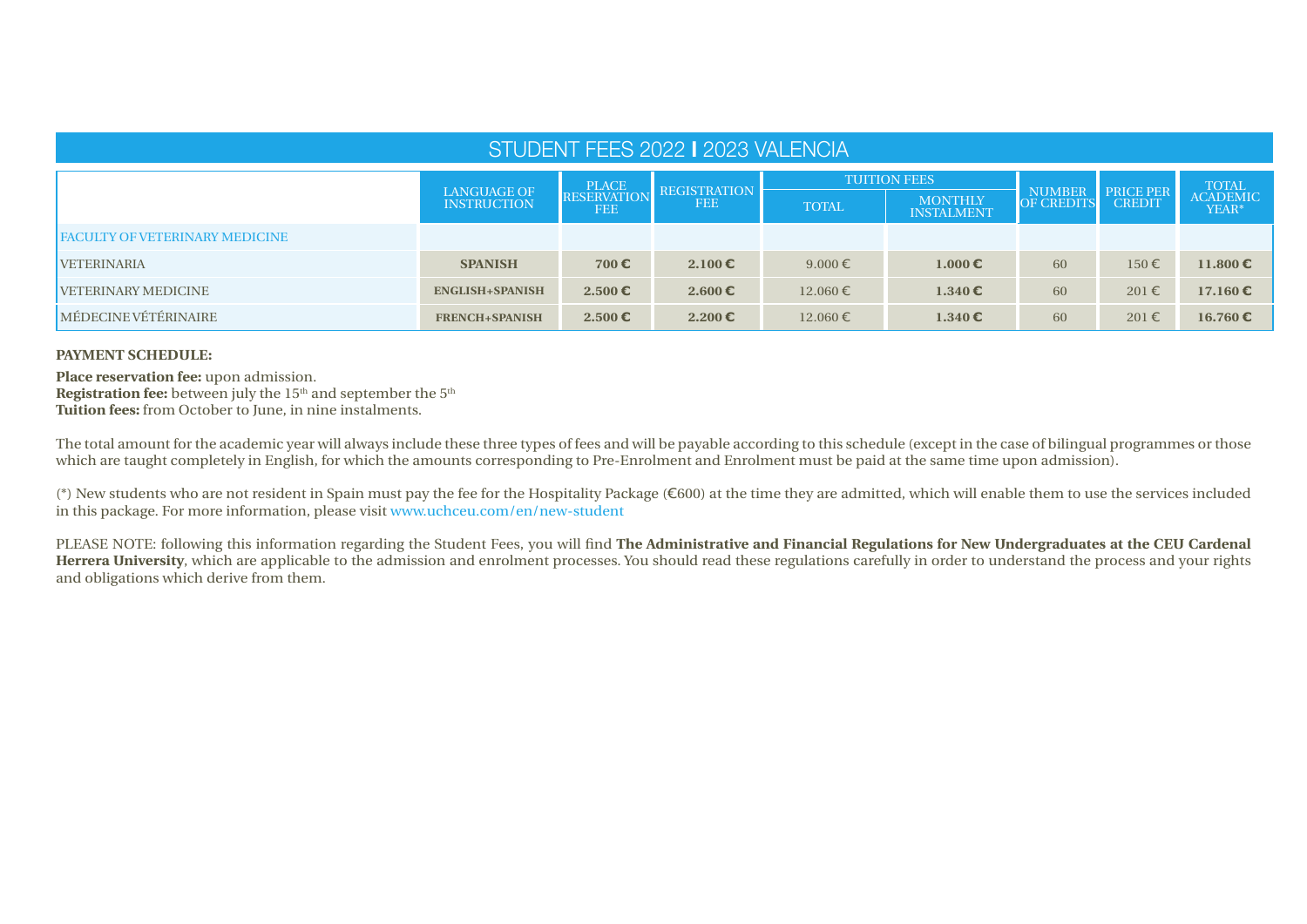# STUDENT FEES 2022 **I** 2023 VALENCIA

|                                                  |                                          | <b>PLACE</b>                     |                              |                 | <b>TUITION FEES</b>                 |                                    |                                   |                                   |
|--------------------------------------------------|------------------------------------------|----------------------------------|------------------------------|-----------------|-------------------------------------|------------------------------------|-----------------------------------|-----------------------------------|
|                                                  | <b>LANGUAGE OF</b><br><b>INSTRUCTION</b> | <b>RESERVATION</b><br><b>FEE</b> | REGISTRA-<br><b>TION FEE</b> | <b>TOTAL</b>    | <b>MONTHLY</b><br><b>INSTALMENT</b> | <b>NUMBER</b><br><b>OF CREDITS</b> | <b>PRICE PER</b><br><b>CREDIT</b> | <b>TOTAL ACA-</b><br>DEMIC YEAR*  |
| <b>FACULTY OF HEALTH SCIENCES</b>                |                                          |                                  |                              |                 |                                     |                                    |                                   |                                   |
| <b>ENFERMERÍA</b>                                | <b>SPANISH</b>                           | 700€                             | 2.100 E                      | $5.760,00 \in$  | $640,00 \in$                        | 60                                 | $96 \in$                          | 8.560,00 $\epsilon$               |
| <b>SPANISH PATHWAY TO NURSING</b>                | <b>ENGLISH+SPANISH</b>                   | $1.300 \text{ } \in$             | $1.300 \text{ } \epsilon$    | $4.704,00 \in$  | 522,67€                             | 42                                 | $112 \in$                         | 7.304,00 $\epsilon$               |
| <b>FARMACIA</b>                                  | <b>SPANISH</b>                           | 700€                             | 2.100 $\epsilon$             | $6.720,00 \in$  | 746,67€                             | 60                                 | $112 \in$                         | 9.520,00 $\epsilon$               |
| <b>PHARMACY</b>                                  | ENGLISH+ESPAÑOL                          | $1.500 \, \epsilon$              | 2.100 $\epsilon$             | 9.900,00 $\in$  | 1.100,00 €                          | 60                                 | $165 \in$                         | 13.500,00 €                       |
| NUTRICIÓN HUMANA Y DIETÉTICA (**)                | <b>SPANISH</b>                           | 700€                             | $2.000 \, \epsilon$          | 6.336,00 €      | 704,00 €                            | 66/60                              | $96 \in$                          | 9.036,00 $\epsilon$               |
| <b>FISIOTERAPIA</b>                              | <b>SPANISH</b>                           | 700€                             | $2.100 \text{ } \epsilon$    | $5.760,00 \in$  | 640,00 $\epsilon$                   | 60                                 | $96 \in$                          | 8.560,00 $\textbf{\textsterling}$ |
| FISIOTERAPIA + ENFERMERÍA                        | <b>SPANISH</b>                           | 700€                             | $2.100 \, \epsilon$          | $8.064,00 \in$  | 896,00 €                            | 84                                 | $96 \in$                          | $10.864,00$ €                     |
| ODONTOLOGÍA                                      | <b>SPANISH</b>                           | 700€                             | $2.100 \text{ } \mathbb{C}$  | $11.280,00 \in$ | $1.253,33$ €                        | 60                                 | $188 \in$                         | 14.080,00 €                       |
| <b>DENTISTRY</b>                                 | <b>ENGLISH</b>                           | $2.000 \, \epsilon$              | 3.560 $\epsilon$             | $16.500,00 \in$ | $1.833,33$ €                        | 60                                 | $275 \in$                         | 22.060,00 €                       |
| <b>MEDICINE</b>                                  | <b>ENGLISH+SPANISH</b>                   | $2.000 \, \epsilon$              | 3.700 $\epsilon$             | 12.720,00 €     | 1.413,33 €                          | 60                                 | $212 \in$                         | $18.420,00$ €                     |
| MEDICINE STREAM FOR INTERNATIONAL STUDENTS (***) | <b>ENGLISH+SPANISH</b>                   | $2.000 \, \epsilon$              | 7.700 $\epsilon$             | $12.720,00 \in$ | $1.413,33$ €                        | 60                                 | $212 \in$                         | 22.420,00 €                       |

#### **PAYMENT SCHEDULE:**

**Place reservation fee:** upon admission. **Registration fee:** between july the 15<sup>th</sup> and september the 5<sup>th</sup> **Tuition fees:** from October to June, in nine instalments.

The total amount for the academic year will always include these three types of fees and will be payable according to this schedule (except in the case of bilingual programmes or those which are taught completely in English, for which the amounts corresponding to Pre-Enrolment and Enrolment must be paid at the same time upon admission).

(\*) New students who are not resident in Spain must pay the fee for the Hospitality Package (€600) at the time they are admitted, which will enable them to use the services included in this package. For more information, please visit www.uchceu.com/en/new-student

(\*\*) For information regarding the VALIDATION, ADAPTATION AND RECOGNITION OF CREDITS, please see the corresponding section of The Administrative and Financial Regulations for New Undergraduates at the CEU Cardenal Herrera University.

(\*\*\*) In the case of students in the international streams, there is a total extra amount payable of 4.000 euros for the first, second and third study years (not being applicable for the remaining study years). This means that the total fees for the 2022/23 academic will amount to €22.420. The difference derives from the fact that these students receive additional training in the first and second years, in the form of Spanish language training for the health sciences, enabling them to participate in external practical training activities in the second semester of the third year. Furthermore, in the third year, these students must undertake a specialist certificate course in international health law (Título de Experto Universitario en Derecho Sanitario Internacional) so that they can gain a sound grasp of the nature of the Spanish health system, with the aim being once again to prepare them for the external practical training activities. There is no additional training for these streams from the fourth year onwards, and consequently there is no difference in price from that point onwards with the standard stream.

PLEASE NOTE: following this information regarding the Student Fees, you will find **The Administrative and Financial Regulations for New Undergraduates at the CEU Cardenal Herrera University, which are** applicable to the admission and enrolment processes. You should read these regulations carefully in order to understand the process and your rights and obligations which derive from them.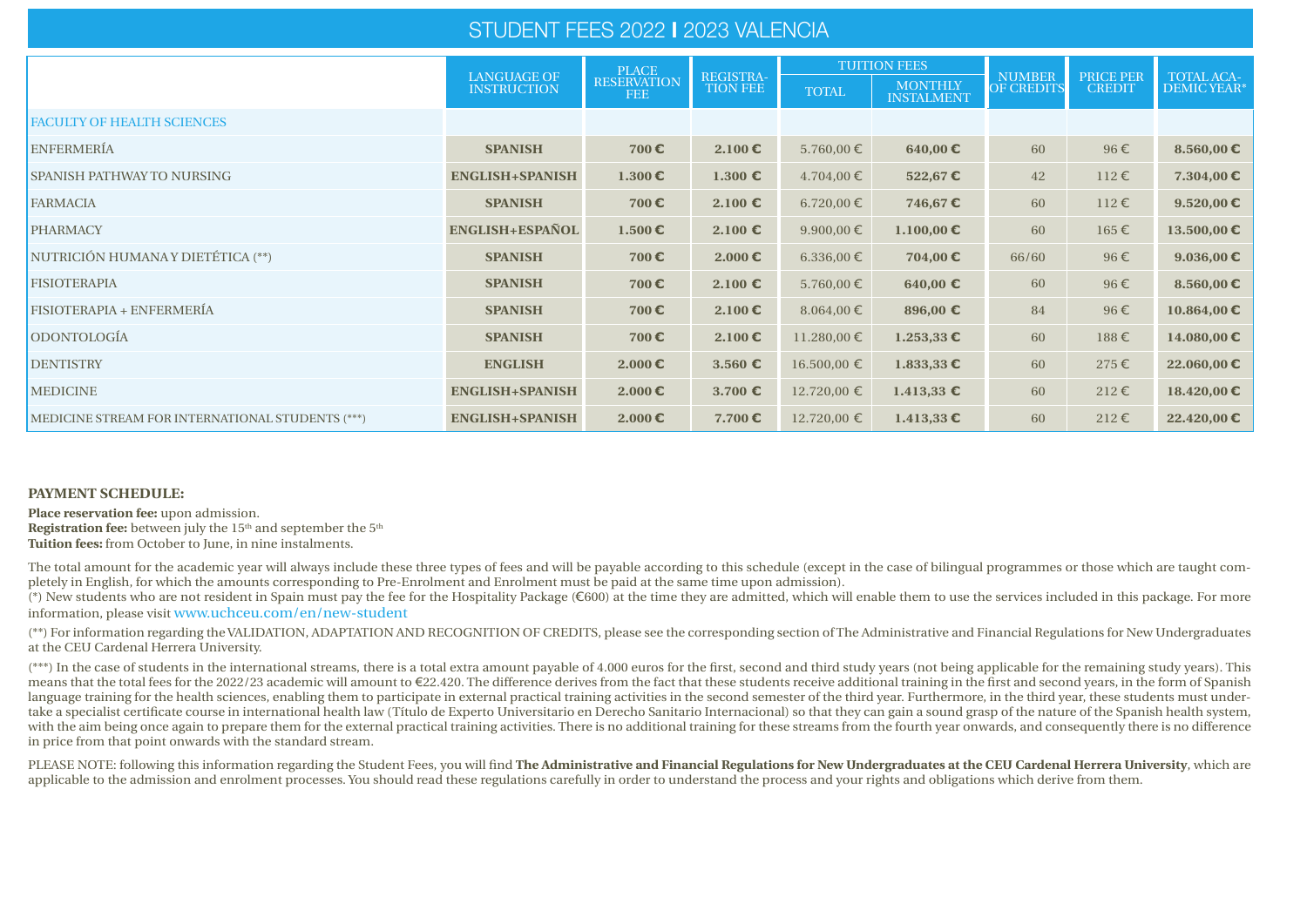# SPECIFIC CONDITIONS FOR NUTRICIÓN HUMANA Y DIETÉTICA

### l PHARMACY GRADUATES

Pharmacy graduates who wish to broaden their professional horizons can undertake a grado en Nutrición Humana y Dietética (Bachelor's Degree in Human Nutrition and Dietetics). Pharmacy graduates can apply for the recognition of part of the Nutrición Humana credits and can then complete the remaining credits of the Curriculum over two academic years, by means of a blended learning programme. The cost of the degree varies depending on whether or not the student is a member of a professional body of pharmacists in Spain, or a CEU alumnus:

|                                    |                         |                   |                                   |              | <b>TUITION FEES</b>   |                             |                  | <b>TOTAL</b>             |
|------------------------------------|-------------------------|-------------------|-----------------------------------|--------------|-----------------------|-----------------------------|------------------|--------------------------|
| <b>CEU ALUMNI</b>                  | LANGUAGE OF INSTRUCTION | PLACE RESERVATION | <b>REGISTRATION</b><br><b>FEE</b> | <b>TOTAL</b> | MONTHLY<br>INSTALMENT | NUMBER OF<br><b>CREDITS</b> | PRICE PER CREDIT | <b>ACADEMIC</b><br>YEAR* |
| 41º NUTRICIÓN HUMANA Y DIETÉTICA / | <b>SPANISH</b>          | 700€              | $0 \in$                           | 6.336,00 €   | 704.00€               | 66                          | 96€              | 7.036€                   |
| 2º NUTRICIÓN HUMANA Y DIETÉTICA    | <b>SPANISH</b>          | 700€              | $0 \in$                           | 5.760,00 €   | 640,00 €              | 60                          | 96€              | 6.460€                   |

|                                     |                                                     | <b>PLACE</b> |            |              | <b>TUITION FEES</b>   |                             |                                   | <b>TOTAL</b>      |                                          |
|-------------------------------------|-----------------------------------------------------|--------------|------------|--------------|-----------------------|-----------------------------|-----------------------------------|-------------------|------------------------------------------|
| <b>MEMBERS OF PROFESSIONAL BODY</b> | LANGUAGE OF <b>ELACE</b><br>INSTRUCTION RESERVATION | <b>FEE</b>   | <b>FEE</b> | <b>TOTAL</b> | MONTHLY<br>INSTALMENT | NUMBER OF<br><b>CREDITS</b> | <b>PRICE PER</b><br><b>CREDIT</b> | ACADEMIC<br>YEAR* | <b>RECOGNITION</b><br>FEES <sup>**</sup> |
| 1º NUTRICIÓN HUMANA Y DIETÉTICA     | <b>SPANISH</b>                                      | 700€         | $0 \in$    | 6.336,00 €   | 704,00€               | 66                          | 96€                               | 7.036€            | <b>CONSULT THE</b><br><b>REGULATIONS</b> |
| 2º NUTRICIÓN HUMANA Y DIETÉTICA     | <b>SPANISH</b>                                      | 700€         | 0€         | 5.760,00 €   | 640,00 €              | 60                          | 96€                               | $6.460 \in$       |                                          |

|                                         |                                              | <b>PLACE</b> |                            |              | <b>TUITION FEES</b>   |                                    |                                   | <b>TOTAL</b>             |                                              |
|-----------------------------------------|----------------------------------------------|--------------|----------------------------|--------------|-----------------------|------------------------------------|-----------------------------------|--------------------------|----------------------------------------------|
| <b>NON-MEMBERS OF PROFESSIONAL BODY</b> | LANGUAGE OF PLACE<br>INSTRUCTION RESERVATION | FEE          | REGISTRATION<br><b>FEE</b> | <b>TOTAL</b> | MONTHLY<br>INSTALMENT | <b>NUMBER OF</b><br><b>CREDITS</b> | <b>PRICE PER</b><br><b>CREDIT</b> | <b>ACADEMIC</b><br>YEAR* | <b>RECOGNITION</b><br>FEES <sup>**</sup>     |
| 1º NUTRICIÓN HUMANA Y DIETÉTICA         | <b>SPANISH</b>                               | 700€         | $2.000 \in$                | 6.336,00 €   | 704,00€               | 66                                 | 96€                               | $9.036 \in$              | <b>CONSULT THE</b><br>REGULATIONS $\epsilon$ |
| 2º NUTRICIÓN HUMANA Y DIETÉTICA         | <b>SPANISH</b>                               | 700€         | $2.000 \in$                | 5.760,00 €   | 640,00€               | 60                                 | 96€                               | $8.460 \in$              |                                              |

# **PAYMENT SCHEDULE:**

**Place reservation fee:** upon admission.

**Registration fee:** between july the 15<sup>th</sup> and september the 5<sup>th</sup>

**Tuition fees:** from October to June, in nine instalments.

The total amount for the academic year will always include these three types of fees and will be payable according to this schedule (except in the case of bilingual programmes or those which are taught completely in English, for which the amounts corresponding to Pre-Enrolment and Enrolment must be paid at the same time upon admission).

(\*) New students who are not resident in Spain must pay the fee for the Hospitality Package (€600) at the time they are admitted, which will enable them to use the services included in this package. For more information, please visit www.uchceu.com/en/new-student

(\*\*) For information regarding the VALIDATION, ADAPTATION AND RECOGNITION OF CREDITS, please see the corresponding section of The Administrative and Financial Regulations for New Undergraduates at the CEU Cardenal Herrera University.

PLEASE NOTE: following this information regarding the Student Fees, you will find **The Administrative and Financial Regulations for New Undergraduates at the CEU Cardenal Herrera University**, which are applicable to the admission and enrolment processes. You should read these regulations carefully in order to understand the process and your rights and obligations which derive from them.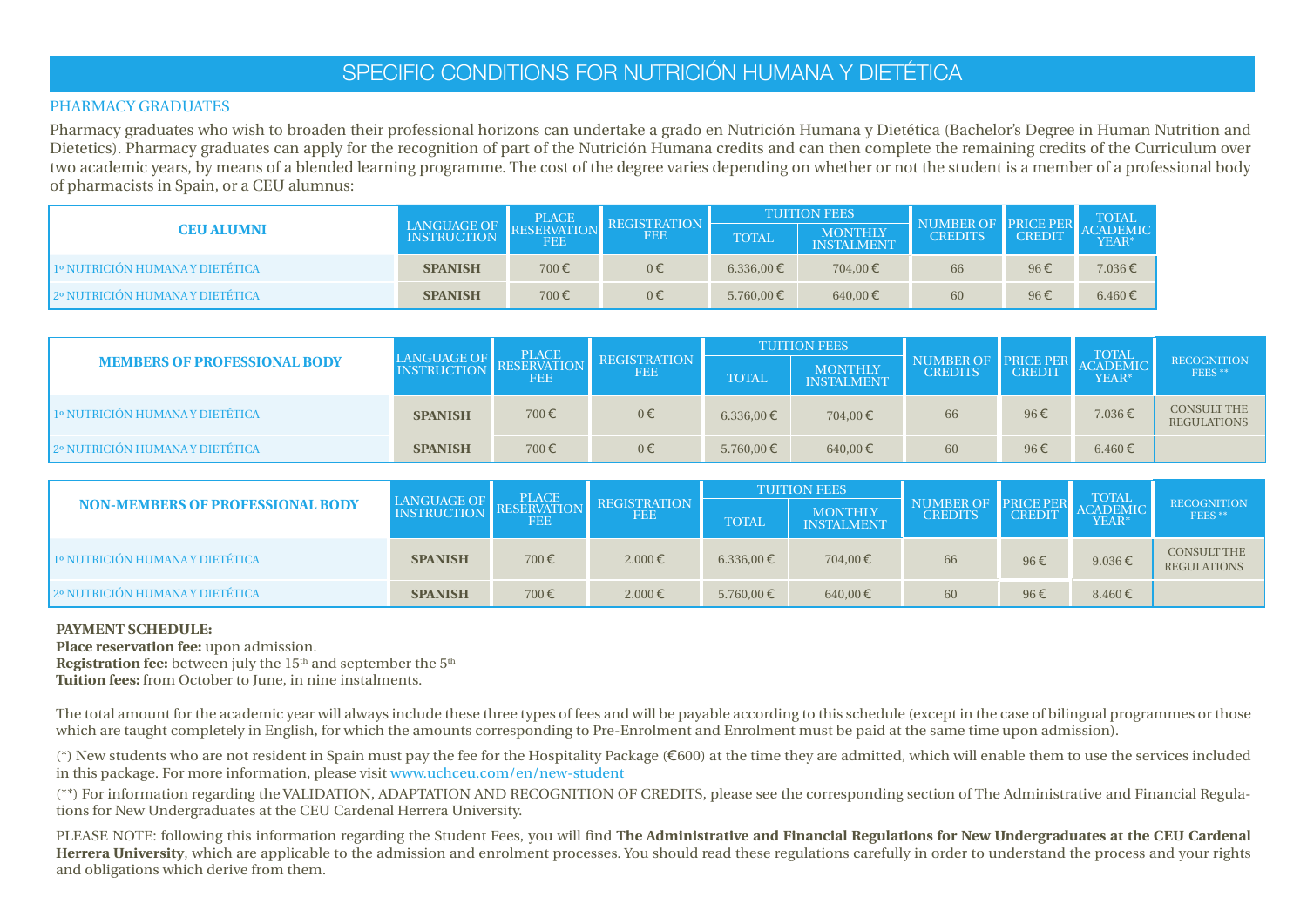| STUDENT FEES 2022   2023 VALENCIA                                        |                                                                                                                                                                                     |             |                  |         |                     |    |                            |                                          |  |  |  |
|--------------------------------------------------------------------------|-------------------------------------------------------------------------------------------------------------------------------------------------------------------------------------|-------------|------------------|---------|---------------------|----|----------------------------|------------------------------------------|--|--|--|
|                                                                          | <b>TUITION FEES</b><br><b>PLACE</b><br>RESERVATION<br><b>REGISTRATION</b><br>LANGUAGE OF<br>MONTHLY<br>INSTALMENT<br><b>FEE</b><br><b>INSTRUCTION</b><br><b>TOTAL</b><br><b>FEE</b> |             |                  |         |                     |    | PRICE PER<br><b>CREDIT</b> | <b>TOTAL</b><br><b>ACADEMIC</b><br>YEAR* |  |  |  |
| ESET (TECHNICAL SCHOOL OF DESIGN, ARCHITECTURE AND<br><b>ENGINEERING</b> |                                                                                                                                                                                     |             |                  |         |                     |    |                            |                                          |  |  |  |
| <b>ARCHITECTURE</b>                                                      | <b>ENGLISH</b>                                                                                                                                                                      | $1.500 \in$ | $1.500 \in$      | 6.780 € | $753,33$ $\epsilon$ | 60 | $113 \in$                  | $9.780 \in$                              |  |  |  |
| INGENIERÍA DE DISEÑO INDUSTRIAL Y DESARROLLO DE PRODUCTOS                | <b>SPANISH</b>                                                                                                                                                                      | 700€        | 1.500 $\epsilon$ | 5.880€  | $653,33 \in$        | 60 | 98€                        | 8.080 $\epsilon$                         |  |  |  |

# **PAYMENT SCHEDULE:**

**Place reservation fee:** upon admission. **Registration fee:** between july the 15<sup>th</sup> and september the 5<sup>th</sup> **Tuition fees:** from October to June, in nine instalments.

The total amount for the academic year will always include these three types of fees and will be payable according to this schedule (except in the case of bilingual programmes or those which are taught completely in English, for which the amounts corresponding to Pre-Enrolment and Enrolment must be paid at the same time upon admission).

(\*) New students who are not resident in Spain must pay the fee for the Hospitality Package (€600) at the time they are admitted, which will enable them to use the services included in this package. For more information, please visit www.uchceu.com/en/new-student

PLEASE NOTE: following this information regarding the Student Fees, you will find **The Administrative and Financial Regulations for New Undergraduates at the CEU Cardenal Herrera University**, which are applicable to the admission and enrolment processes. You should read these regulations carefully in order to understand the process and your rights and obligations which derive from them.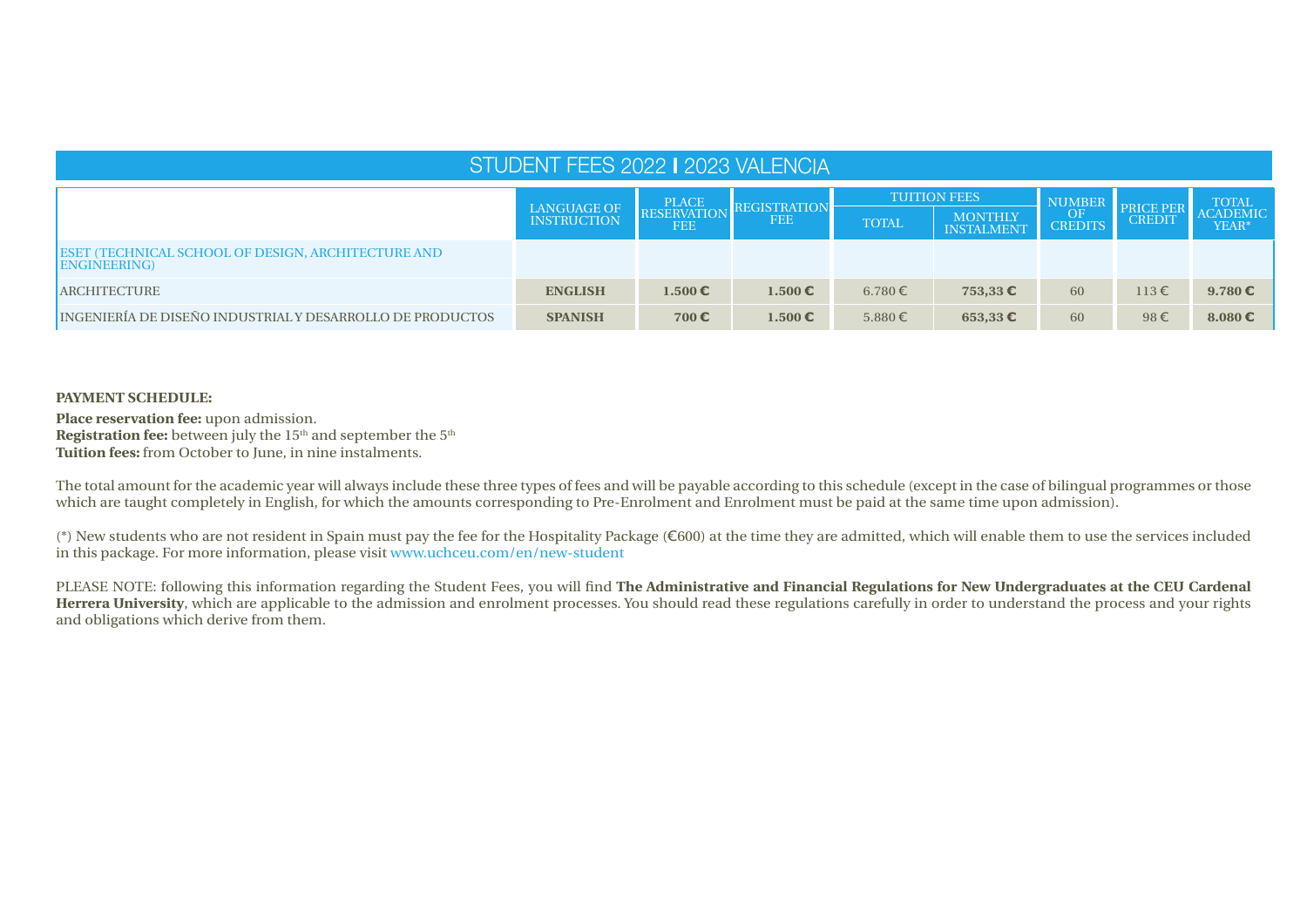# THE ADMINISTRATIVE AND FINANCIAL REGULATIONS FOR UNDERGRADUATE ADMISSIONS AND ENROLMENT AT THE CEU CARDENAL HERRERA UNIVERSITY. APPLICABLE TO THOSE BEGINNING THEIR STUDIES IN 2022-23 ONWARDS.

#### 1. FEE STRUCTURE FOR BACHELOR'S DEGREES (GRADOS)

Fees to be paid to the University are structured as follows.

**1. Place reservation fee:** applicants must pay this fee after admission in order to reserve their place on a degree, and current undergraduates must pay this fee to renew their place and continue with their studies. Payment of this fee marks the beginning of the legal relationship between the University and the applicant or student, both with regard to initial admission and to renewal of the student's place on a bachelor's degree. By paying this fee, applicants and students thereby accept these Administrative and Financial Regulations and all other of the University's Regulations, as well as the appropriate legislation in Spain. All of the University's regulations are publicly available and can be viewed in a range of locations on the University intranet and website, particularly here: https://www.uchceu.com/en/about-us/regulations

As is detailed in the Undergraduate Student Fees document, for certain degree programmes, particularly bilingual programmes or those which are taught entirely in English, the initial payment required will consist of both the place reservation fee and the registration fee. In other words, both fees will be payable at the same time in such cases. With regard to the cooling-off period and refunds, these fees will be understood as forming a single, initial payment enabling these students to reserve a place on the degree of their choice. Therefore, this initial payment (combining the place reservation and registration fees) will only be refundable if the request for a refund is made within the appropriate period detailed in these Regulations.

**2. Registration fee:** except in those cases described in the previous paragraph, this fee is payable between 15th July and 5th September, via the appropriate payment channels established by the University. Payment of this fee is separate from the student's administrative enrolment: depending on a range of circumstances (the applicant's status, the particular process followed, or the study year in the case of current students), full or conditional enrolment may take place before or after the registration fee is paid.

The registration fee is not refundable, except in those cases which fall within the 14-day cooling-off period following the payment of the place reservation fee.

**3. Tuition fees:** these represent the total amount payable for the ECTS credits enrolled on (in addition to the place reservation and registration fees). The tuition fees are paid in nine monthly instalments, generally ranging from October to June, except in the case of those students starting at the University in the second semester (for whom these payments will be rescheduled as appropriate).

If they wish, new or current students may settle the full amount up front, or make a partial payment of it, instead of paying in nine monthly instalments. Those interested in doing so should contact the Student Administration Service (Administración de Estudiantes) in the Rectorate Building.

**4. International fee/Hospitality Pack (international students):** international students must also pay the international fee, also known as the Hospitality Pack. This is a one-off payment, which is detailed in the Undergraduate Student Fees document, and is payable by all students beginning a bachelor's degree whose place of habitual residence is not in Spain.

Those applicants who, at the time they pay the place reservation fee, are resident in Spain do not need to pay the international fee. This is true regardless of the origin of their educational qualifications or their nationality. In order to demonstrate residence in Spain, applicants must present a copy of their DNI or NIE identification documents, which must have been issued to them at least one year before applying for a place at the University. Possession of a Spanish passport will not exempt applicants from payment of the international fee.

Payment of the International Fee gives international students access to the Hospitality Pack. This consists of a range of welcome services provided by the University which will facilitate the settling-in process. For detailed information on the Hospitality Pack, please go to the University website or contact the International Relations Office.

Additionally, students may also, if they wish, take out private medical insurance offered by the University. Any such insurance contract will not be between the student and the University, but between the student and the insurer, with the University merely acting as a facilitator.

5. The **complete cost** of study for one academic year at the University, on the basis of 60 ECTS credit enrolment, can be seen in the Undergraduate Student Fees document.

#### 2. PAYMENT OF THE PLACE RESERVATION FEE.

2.1. After admission, the place reservation form will be sent to the student via the appropriate channels (generally, e-mail and the intranet). Payment of the place reservation fee can then be made via a virtual payment terminal (i.e. online payment using a credit card, commission-free) or by printing the relevant form (a payment voucher or modelo de autoliquidación), taking it to a branch of an appropriate bank and paying the place reservation fee there (commission-free). By making this payment before the date specified on the document, the student obtains a guaranteed place on the chosen degree programme, conditional to all legal requirements being met when the student subsequently enrols.

By paying the place reservation fee, applicants and students acknowledge their acceptance of these Regulations. After paying the place reservation fee, the newly-admitted student will be required to specify on the intranet how future payments are to be made. There are two possible payment methods:

- a) Bank account number: the student must provide the details of the account to which future fees will be charged. This option is only available at this stage to students from Spain or those from countries which form part of SEPA (the Single Euro Payments Area).
- b) Credit card: this will take place via the procedure established by the University, which may involve the use of a physical or online POS terminal. If the user must also pay fees for this method of payment, he or she will be duly informed beforehand.

Those applicants who are ultimately unable to comply with the legal requirements to attend or enrol at the CEU Cardenal Herrera University can request a refund of the initial payment made (as is explained elsewhere in this document, for some degree programmes this will have consisted of the place reservation fee and the registration fee combined). To request a refund:

- Interested parties must provide documentary evidence of being unable to attend or enrol at the University due to failure to meet the legal requirements.
- Requests must be submitted to the Student Administration Service (Administración de Estudiantes) within 60 days of the commencement of the semester in which the applicants were due to start at the University (according to the University's official academic calendar). After this 60-day period, no requests for refunds will be accepted.

**2.2. Withdrawals after paying the place reservation fee:** if an applicant has paid the place reservation fee but ultimately decides not to enrol, then he or she must duly notify the University of this in writing and follow the appropriate procedure, as follows.

- a) **General procedure:** The initial payment to the University (for some degrees, this corresponds solely to the place reservation fee and, for others, to the place reservation fee and the registration fee together) is refundable only if the applicant requests such a refund in writing no later than 11.59 pm on 22nd June 2022. This request must be submitted via email to admision@uchceu.es (Spanish students) or to withdrawals@ uchceu.es (international students), indicating the applicant's full name and any other relevant details which will enable the University staff to identify what type of refund is required. By exercising their right to a refund within the established period, these applicants will lose all rights previously available to them as new students at the University.
- b) **Special procedure:** after the above date, applicants may request a refund in accordance with their rights detailed in Royal Legislative Decree 1/2007, of 16th November, approving the consolidated text of the General Law for Consumer and User Protection and other related legislation. This means that applicants have a 14 day cooling-off period after payment of the place reservation fee, the moment at which a contract can be said to exist between the applicant and the University. During this period, applicants may request a refund without needing to give any reason or suffer any type of penalty. In such cases and within this period, the initial payment made will be refunded in full, whether this payment consisted only of the place reservation fee or that of the place reservation fee and the registration fee together. This request must be submitted via email to admision@uchceu.es (Spanish students) or to withdrawals@uchceu.es (international students), indicating the applicant's full name and any other relevant details which will enable the University staff to identify what type of refund is required. By exercising their right to a refund within the established period, these applicants will lose all rights previously available to them as new students at the University.

Refunds can only be provided in accordance with the conditions specified in these Regulations. 3. PAYMENT OF THE REGISTRATION FEE

Except in those cases described in the previous paragraph, the registration fee is payable between 15th July and 5th September, via the appropriate payment channels established by the University.

The registration fee is not refundable, except in those cases which fall within the 14-day cooling-off period following the payment of the place reservation fee.

If the applicant/new student does not pay the registration fee within the period set by the University and via the established payment methods (generally by a debit payment from a bank account or via an authorized credit card), one of two consequences will follow.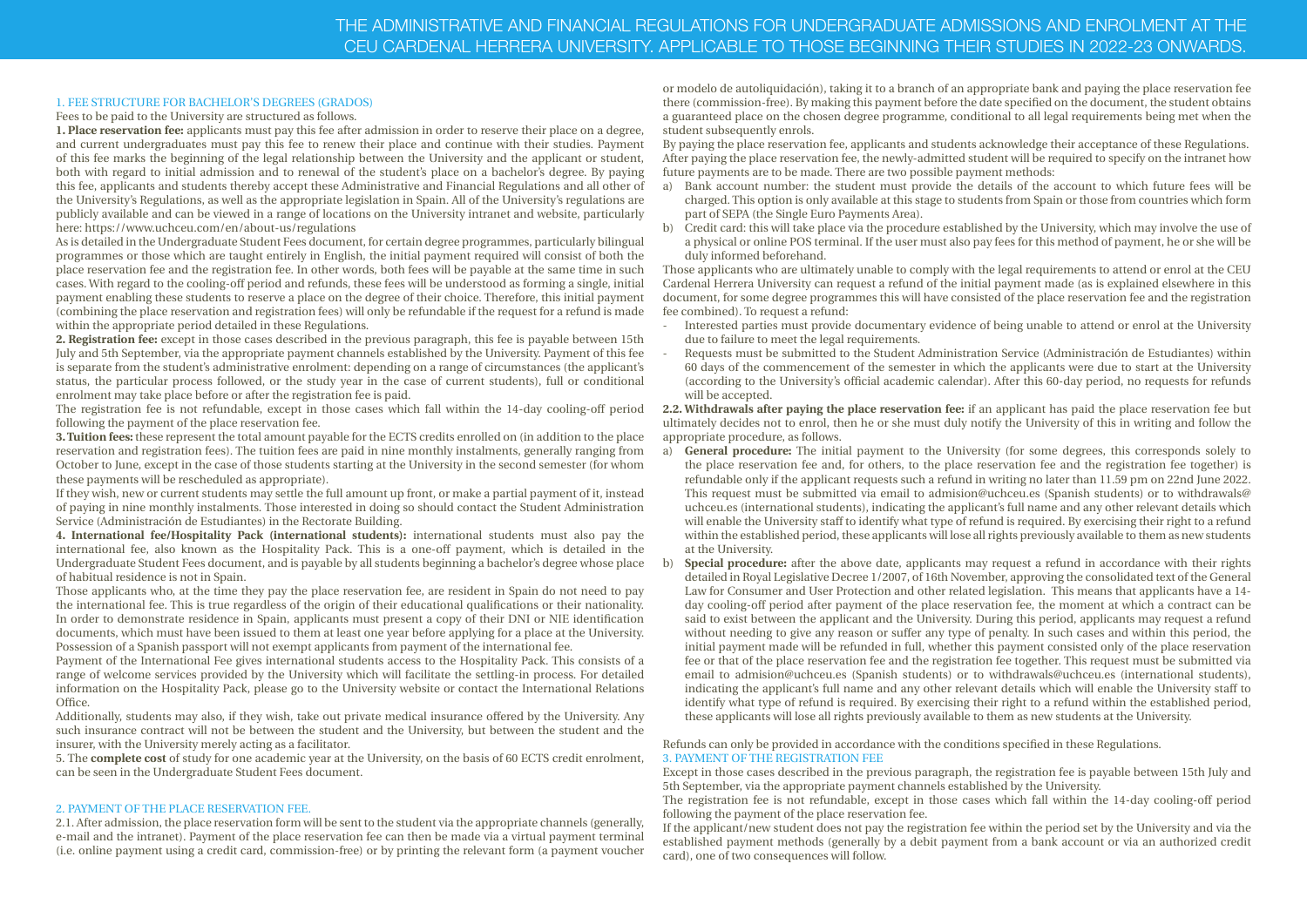a) The University may remove the applicant from the admission process, entailing that the applicant will lose the place he or she had reserved. In such a case, the applicant/student will lose the right to a refund of the place reservation fee, unless the 14-day cooling-off period still applies, as explained in section 2.2.

Such applicants/students will then have 15 days, from the moment in which they were removed from the admission process, to inform the University that they wish to be readmitted. If there are places available, the University will readmit the applicant/student concerned once the registration fee has been paid.

b) The University may try to contact the applicant/students to find out why the registration fee has not been paid. The University will take this approach when there are indications that there may have been technical problems during the procedure.

#### 4. ENROLMENT

Enrolment is the academic administrative procedure in which the University formally checks that the student complies with the legal requirements and confirms the courses which the student will follow during the academic year. The student's enrolment will not necessarily take place at the same time at which the registration fee is paid, nor with the start of lectures and other academic activities. It is an independent administrative procedure. Those students who are renewing their enrolment to continue their studies generally follow the self-enrolment (automatrícula) process.

The enrolment of new students can only take place when the applicant submits the documentation required by Spanish law and the CEU Cardenal Herrera University. It is possible for students to undertake a conditional enrolment (matrícula condicional) at the General Secretary's Office (Secretaría General), while they are awaiting official documentation regarding the recognition in Spain of their certificates, qualifications, etc.

The process for enrolment moves forward progressively as the student submits the required documentation and the corresponding administrative processes are completed at the General Secretary's Office. It is not necessary to be enrolled, in the strictest sense, to begin the academic year and attend lectures: this is particularly important in the case of international students whose full and official enrolment may be delayed by the process of recognition of studies undertaken abroad. Thus, these students may undertake a conditional enrolment.

The University is under no obligation to provide students with computing equipment in order for them to take part in practical training sessions requiring a computer or other online training activities. If lectures, tutorials, practical training or assessments were required to take place online and remotely, then it would be the students' responsibility to acquire the appropriate computing equipment and internet connection.

#### 5. TUITION FEES

In general, the tuition fees are to be paid in nine monthly instalments between October and June. They will be charged to the bank account or credit card specified on the first day of each of those nine months. If preferred, students can also put in a request to the Student Administration Service to pay the tuition fees in fewer instalments, or to pay the entire amount corresponding to the tuition fees in October.

#### 6. WITHDRAWALS FROM THE UNIVERSITY

For withdrawals taking place between the payment of the place reservation fee and enrolment, see section 2 of this document. For other withdrawals, the procedure is as follows.

1. Any student already enrolled at the CEU Cardenal Herrera University who wishes to withdraw must duly notify the University's General Secretary's Office in writing of this intention. The General Secretary's Office will then proceed to process this application to withdraw and confirm acceptance within ten calendar days. If, after ten days, the applicant has received no definitive answer from the General Secretary's Office then the application can be considered to have been accepted and this will have the following academic and financial consequences: a) Academic consequences: the student will officially cease to be enrolled at the University, with all the implications

- that this entails. From the date of withdrawal, all ongoing academic processes related to the student will be terminated and considered void. A student who has withdrawn may later enrol again on the same degree, but not until the beginning of the following academic year, and he or she will then be subject to the admission criteria applicable in the appropriate regulations at that time. In such cases, any payments the student made during the year in which he or she withdrew will not be considered as in any way contributory to those due for the new academic year.
- b) Financial consequences: acceptance of the student's withdrawal will entail that the next payment due will not be charged. Given that the process of approving withdrawal may take up to ten calendar days, those students who wish to withdraw and do not wish to be charged for a monthly payment must notify the Secretary's Office of their intention at least ten days before the first day of the month it becomes due.

Once the request to withdraw has been accepted, the student ceases to possess a financial commitment to the University and is no longer liable for the remaining fees corresponding to the whole academic year, to which the student committed when paying the place reservation fee.

2. No withdrawals after 30th April of each academic year will have an effect for financial purposes.

3. The place reservation fee, registration fee, international fee and any fees for the recognition of credits are charged separately from the tuition fees and are therefore non-refundable, except as described elsewhere described in these Regulations.

Any tuition fees which have already been paid before the withdrawal will not be refunded under any circumstances.

#### 7. COST OF EACH ACADEMIC YEAR

The amounts shown in the Undergraduate Student Fees document are applicable to all undergraduates enrolling in the academic year indicated therein. In this regard, it is important to bear the following in mind.

1. The yearly cost of a degree programme may vary from academic year to academic year. Therefore, the University cannot guarantee that the fees for every academic year will be the same as those which now appear in the official Student Fees document. The University will provide an explanation of the reasons for any possible increases in response to any student request to this effect.

2. In some cases, the fees corresponding to part or all of the degrees offered in a bilingual format may be higher than those corresponding to the same degree taught completely in Spanish. All differences in costs are shown in the Undergraduate Student Fees document. For degrees offered in bilingual format, one of four types of situation may occur:

- i. The higher price per academic year affects all of the years of study for the degree in question, regardless of the years of study which are bilingual in nature, and this higher price affects all students, regardless of their nationality. This is the default case unless otherwise indicated in the Undergraduate Student Fees document, and it may apply to degrees in the Health Sciences and Veterinary Medicine areas.
- The higher price per academic year only affects those study years undertaken in a language other than Spanish, with this not being applicable to the other study years to be undertaken in Spanish. This is the case of the English and French streams of the Bachelor's Degree in Veterinary Medicine, for which the corresponding fees for the first and second year are those shown in the Undergraduate Student Fees document. From the third year onwards, the fees are the same as those of the standard Bachelor's Degree in Veterinary Medicine in Spanish. Those students who begin the first year in English or French can only change to the Spanish stream in the second year if they meet the requirements stipulated in the relevant regulations and if their application to do so is ultimately accepted, which is not guaranteed.
- iii. Those degree programmes in which a certain amount of first-year credits, less than the standard total of 60 ECTS credits, are taught in a language other than Spanish. These concern special programmes provided to improve students' ability in Spanish in the first year, so as to fully prepare them to study the rest of their degree in Spanish. In such cases, the fees for the first year will be those defined in the Undergraduate Student Fees document for that first year of study in a language other than Spanish. The applicable fees for the later years of study will be those detailed in the Undergraduate Student Fees document for the standard degree programme in Spanish. Examples of such cases are the degrees in Nursing and Kinésithérapie (Elche).
- iv. Degrees which have specific costs for each study year. This is the case for the English stream of the Bachelor's Degree in Gastronomy (Grado en Gastronomía).

#### 8. FINANCIAL COMMITMENTS BY STUDENTS

8.1. By paying the place reservation fee, the student is undertaking a commitment to pay all the appropriate fees detailed in the Undergraduate Student Fees document, except as indicated with regard to withdrawals elsewhere in these Regulations. The total cost of the academic year, including the place reservation fee, the registration fee, and the monthly tuition fees, corresponds exclusively to the provision of the service of teaching on the degree applied for.

When enrolling, either fully or conditionally, the student consents to and accepts the fact that teaching, tutorials, practical training and assessment may take place in person or in a distance-learning format, when the latter is directly or indirectly required by the decisions taken by the authorities.

The obligation to meet these payments in their entirety (place reservation fee, registration fee and tuition fees) will remain in place, even if, for reasons beyond the University's control, some of the activities which form part of the degree programme cannot take place in the form originally planned at the beginning of the academic year. In such a case, the University will undertake to ensure that the activities affected are rescheduled where possible, taking into account the best interests of each student and the relevant academic criteria.

8.2. The CEU Cardenal Herrera University will not provide any official academic documentation to any student before he or she has satisfied all of his or her financial commitments to the University. Similarly, the General Secretary's Office of the CEU Cardenal Herrera University will not process any transfer until the applicant has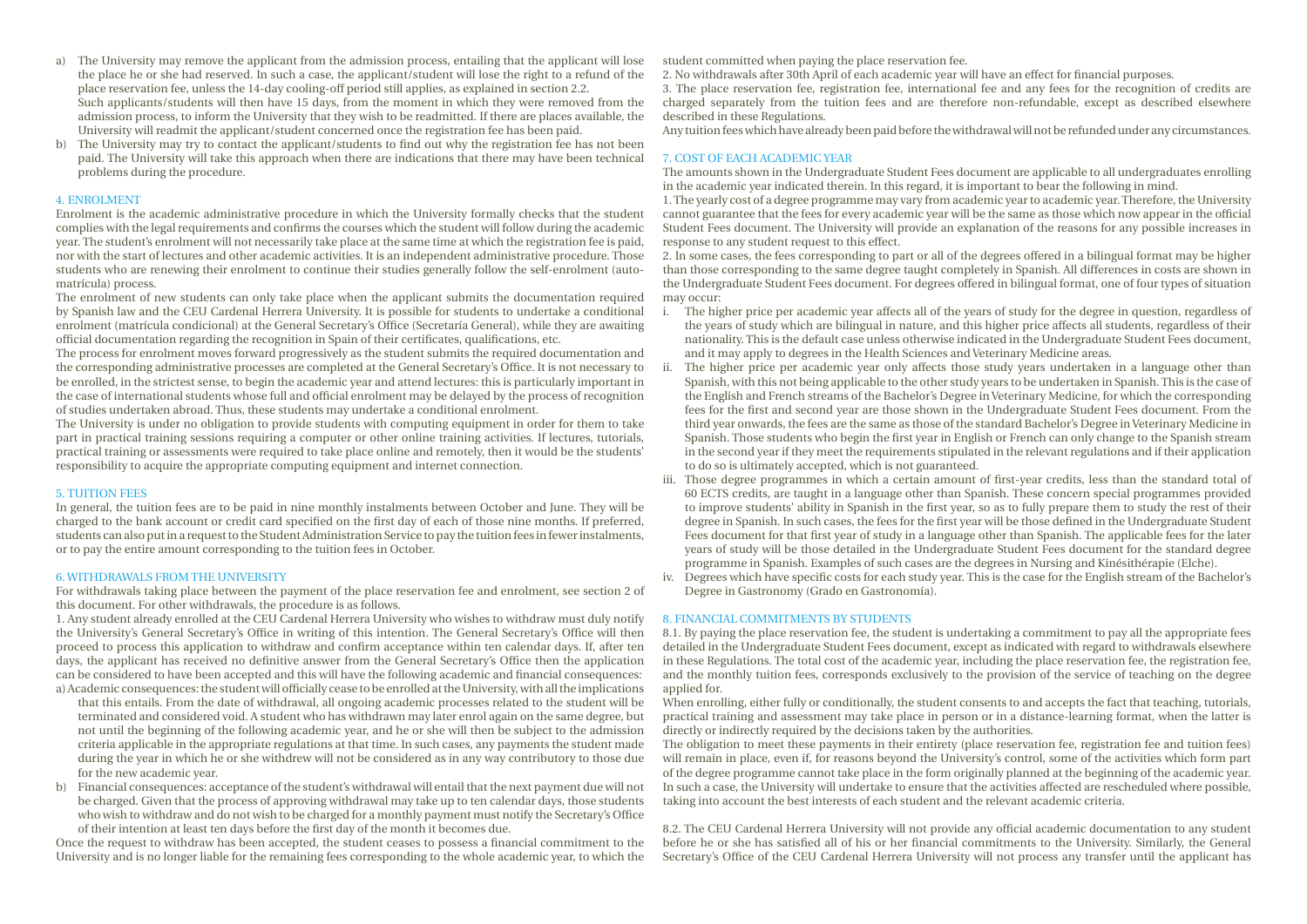#### satisfied all of his or her financial commitments.

8.3. The place reservation and registration fees are refundable, subject to the relevant deadlines and other conditions set out in these Regulations, if the applicant is unable to meet the necessary academic and legal requirements to definitively enrol and begin studying at the University.

#### 9. REFUNDS DUE TO INABILITY TO MEET THE ACADEMIC REQUIREMENTS

#### 9.1. Inability to meet the academic requirements

Those requiring a refund must submit to the General Secretary's Office the appropriate documentary evidence of the fact of being unable to meet the academic requirements for admission to the University. The academic requirements concern both those specific to the degree applied for and the general requirements necessary to access higher education in Spain. Refunds of such fees can be applied for up to a maximum of 60 days after the commencement of the semester in which the student would have begun their studies. After 60 days have passed, no fees will be refunded.

9.2. Inability to meet the legal requirements

No refunds will be provided to international students due to being refused a visa or other legal circumstances regarding their stay in Spain or journey from their home country. In general, the monthly instalments of tuition fees are non-refundable.

#### 10. CONSEQUENCES OF NOT MAKING PAYMENTS DUE IN ACCORDANCE WITH THESE REGULATIONS

10.1. If a student does not make, when due, one or other of the appropriate payments described in these Regulations, then the University may limit his or her access to the intranet/virtual campus.

10.2. In the case of courses with a practical training component, in which the University incurs costs deriving from the use of facilities or materials, the University may prevent the attendance at such activities of any student who has missed payments which form part of the payment schedule described in these Regulations. Being prevented from attending these activities for this reason will not be considered to be a mitigating factor in the relevant assessment processes, which will proceed in the form described in the corresponding course guides. Absence from assessed activities will therefore have the academic consequences described therein, regardless of whether this absence is for the reason described in this section.

10.3. If for any reason a student finds themselves unable to make one of the necessary payments, he or she must contact the University's Students Administration Service (Servicio de Administración de Alumnos). An interview will be set up with the student and his or her circumstances will be given due consideration. Different payment options will be proposed, which may make the measures described above unnecessary.

#### 11. VALIDATION, ADAPTATION AND RECOGNITION OF CREDITS

#### 11.1. Candidates originating from a CEU institution

For students whose records originate from a university or vocational training institution which forms part of the Fundación Universitaria San Pablo CEU or which use the CEU brand, the validation, adaptation or recognition of credits will be carried out free of charge.

11.2. Candidates originating from a non-CEU institution

1. Transfers to a study programme which is considered equivalent to the study programme of origin: this concerns those students transferring from an undergraduate or postgraduate programme and whose target undergraduate or postgraduate programme at the Universidad Cardenal Herrera for enrolment and validation, adaptation or recognition of credits is identical to that of origin. For the study programme to be considered identical, the programme of origin must be an undergraduate or postgraduate programme with the same ECTS credit structure in its curriculum as the target programme. In the case of study programmes leading to protected titles, graduation from either programme must enable the exercise of the same professional activity.

A fee of 500 euros will be payable to cover the creation of a new student record and for academic administration. No further fees will be charged in this respect, regardless of the number of ECTS credits that are recognized.

2. Transfers to a study programme which is not considered equivalent to the study programme of origin: this concerns those students transferring from an undergraduate or postgraduate programme and whose target undergraduate or postgraduate programme at the Universidad Cardenal Herrera for enrolment and validation, adaptation or recognition of credits is not considered to be equivalent to that of origin.

- a. A one-off fee of 500 euros will be payable for the adaptation of the student's records for the new study programme, regardless of the number and type of ECTS credits recognized.
- b. Additionally, these students must also pay 25% of the price applicable to the corresponding ECTS credits for which they are applying for validation, adaptation or recognition. This same condition will apply in the case of recognition of credits for cultural activities or student participation.

3. Recognition of credits originating from a vocational training (Ciclo de Formación Profesional Superior) programme which has a direct relationship to the target degree in the recognition tables established for this purpose by the University, in accordance with the relevant legislation: a fee of 500 euros will be payable to cover the creation of student records and the recognition of these ECTS credits, regardless of the number of ECTS credits recognized.

4. Recognition of credits from a vocational training (Ciclo de Formación Profesional Superior) programme which does not have a direct relationship to the target degree in the recognition tables established for this purpose by the University, in accordance with the relevant legislation. In this case, the cost will be as follows.

- a. A one-off fee of 500 euros will be payable for the adaptation of the student's records for the new study programme, regardless of the number and type of ECTS credits recognized.
- b. Additionally, these students must also pay 25% of the price applicable to the corresponding ECTS credits for which they are applying for validation, adaptation or recognition. This same condition will apply in the case of recognition of credits for cultural activities or student participation.
- 5. Recognition of credits of other origins (professional experience or others). In this case, the cost will be as follows.
- a. A one-off fee of 500 euros will be payable for academic administration, regardless of the number and type of ECTS credits recognized.
- b. Additionally, these students must also pay 25% of the price applicable to the corresponding ECTS credits for which they are applying for validation, adaptation or recognition. This same condition will apply in the case of recognition of credits for cultural activities or student participation.

#### 11.3. Validation, adaptation and recognition of credits

1. Interested parties must enquire at the General Secretary's Office of the CEU Cardenal Herrera University regarding any deadlines applicable to the cases detailed in prior sections. No applications will be accepted after these deadlines.

2. The University's General Secretary's Office is the body with the authority to determine whether the study programme the student is transferring from and the target degree are equivalent for the purposes of this document, and, therefore, which procedure is applicable. The decision of the General Secretary's Office will be final: no appeal can be made and no submissions challenging the decision will be accepted.

3. Candidates have the right to know whether the study programme they are transferring from is considered to be equivalent before the administrative process is completed and the final result of this process, as detailed above, is applied. To exercise this right, requests must be made via the appropriate channels.

4. An application for the validation, adaptation or recognition of another study programme at the time of admission to the University is considered to be a single, self-contained act, meaning that candidates must submit all the necessary documentation at that time and request any validation, adaptation or recognition of all the credits of the study programme they are transferring from simultaneously. If, after being admitted and after the process of validation, adaptation or recognition of credits has been completed, a candidate submits further documentation and requests further credit validation, adaptation or recognition, then a fee of 4000 euros will be payable for the process to be reopened.

5. The CEU Cardenal Herrera University is under no obligation to admit all those who apply for a transfer from another study programme or to be admitted via the validation or recognition of credits attained elsewhere. Admission depends on the availability of a place in the appropriate study year of the target study programme and on the assessment of the candidate's academic record from their previous study programme. The University may refuse admission on the basis of lack of availability of places or this assessment. In such a case, no fees will be payable by the applicant, regardless of the work undertaken to process the application.

#### 12. DISCOUNTS FOR THOSE FROM LARGE FAMILIES

The CEU Cardenal Herrera University will apply a discount to the registration fee (as detailed in the Undergraduate Student Fees document, not the total cost of the academic year), for those students who have legal recognition of forming part of a "large family" (familia numerosa).

Those who form part of the general category will receive a 30% discount and those who form part of the special category a 60% discount on the registration fee. Applicants must demonstrate possession of this status by presenting the official documentation to this effect, which must be recognized as valid in Spain. Thus, if the applicant is unable to provide the necessary documentation to this effect, no discount will be applied, and the recognition of such documentation must be validated by the Office of the General Manager (Gerencia) of the CEU Cardenal Herrera University.

#### 13. PARTIAL FEE EXEMPTIONS DURING THE FINAL STAGE OF STUDIES

Those students in the final stage of their studies may be exempted from the place reservation and registration fees in the following circumstances: